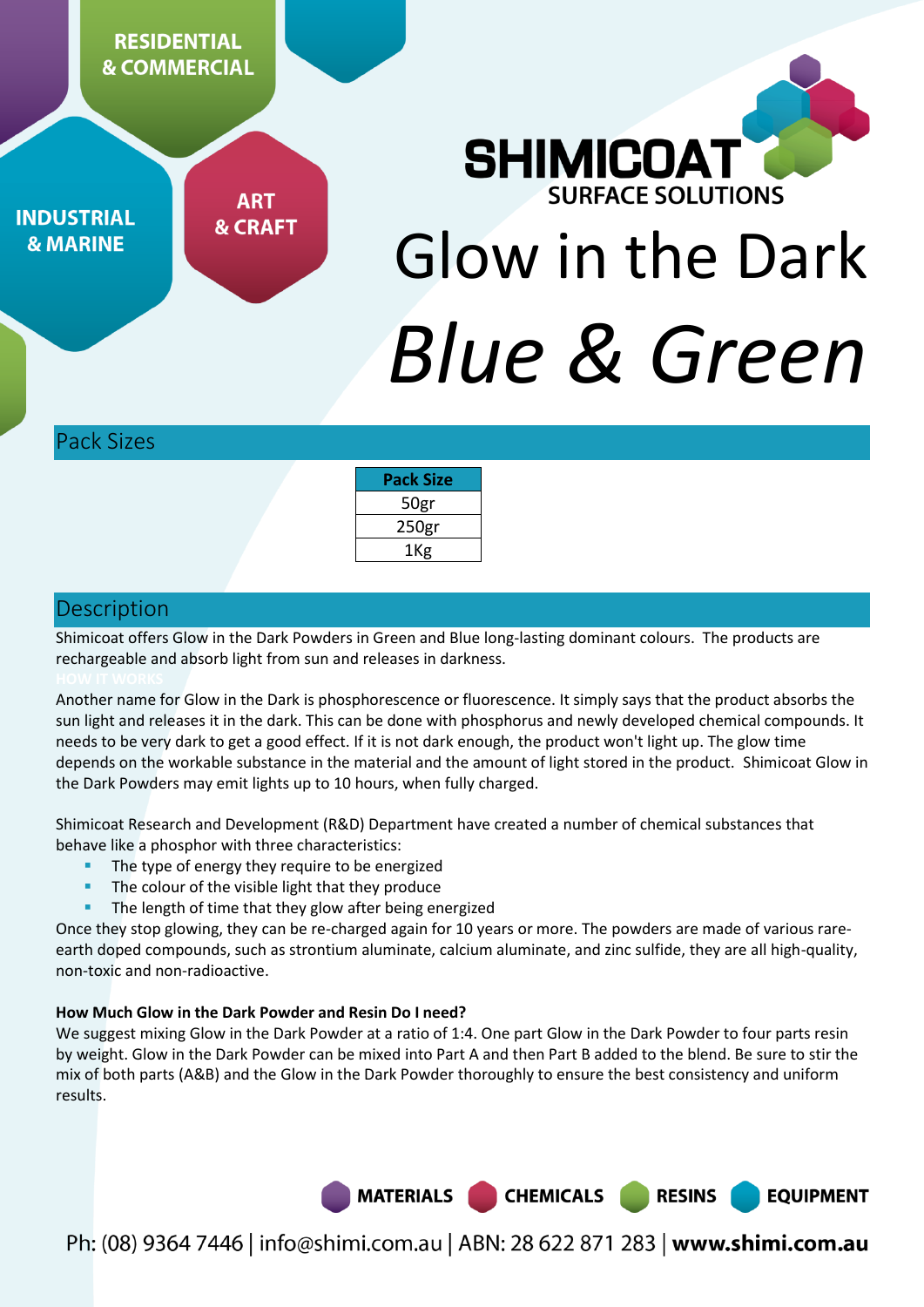

#### **Does Glow in the Dark Powders settle in resin?**

Glow in the Dark Powder naturally settle to the bottom of resin. This typically isn't a problem for anyone using the resin to coat table top, bar top, engraved sign, floor surfaces, handles and stairs, etc. The Glow in the Dark Powder will settle nicely into the grooves, floor surfaces and leave a layer of resin over to lock and secure the Glow in the Dark Powder within epoxy body while allowing some thickness to sand, or buff off and finish off nicely.

Glow in the Dark Powder contains a spectrum of powders, sized from a few micros to a few hundred microns. Glow in the Dark Powder with particle size of under 15 microns will mix in and remains as suspension in resin giving the end product an even consistency. Larger particle sizes can settle more and absorb/store more light and therefore glow longer. For further advice refer to SHIMICOAT bulletin or website or contact SHIMICOAT sales and technical department.

#### Features

Selected properties of SHIMICOAT Glow in the Dark Powder:

- Compatible with most Epoxy, Polyurea, Polyurethane, Acrylic and Polyasparctic resins
- Available in Easy DIY Kits
- **Simply, blend into your resin and apply**
- Powder form and easy to mix in
- Safe to use and Environmentally benign
- **Long lasting Glow in the Dark (Up to 10 Hours)**
- Available in dominant blue and green colours
- Can be use over a range of concentration (Ideally 25%)
- Rapidly disperses into your liquid system
- Easy roll, brush or pour-on application
- Special Effect Flooring Systems
- Art, Cosmetic, Nail, Decorative and Craft

**RESINS** 

**EQUIPMENT** 

- Vibrant & Colourful
- Epoxy Glow in the Dark,
- Dominant Green and Blue Glow,
- Luminescent Blue
- Luminescent Green

## Colour Chart

#### Blue and Green

## Usage

Add 25% into Ultra Clear Epoxy (250gr/Lt) 1 Part Glow in the Dark Powder per 4 Parts Ultra Clear Resin Apply 1Lt/sqm using squeegee followed by back rolling Dosage may increase or decrease to your desired effect

## Applications

Ideal for safety floors outdoor under the sun. It glows after sunset until bedtime (5-10 hours) Add into Part A resin, mix well then add Part B (curing agent) into the resin. Apply to the surface in your desired method:

- 1. Pour-On and squeegee to spread over the surface
- 2. Roll-On using a Roller
- 3. Brush-On using a Brush

## Clean Up

The product is in fine powder form, handle carefully and wipe off the surfaces once finished.

MATERIALS CHEMICALS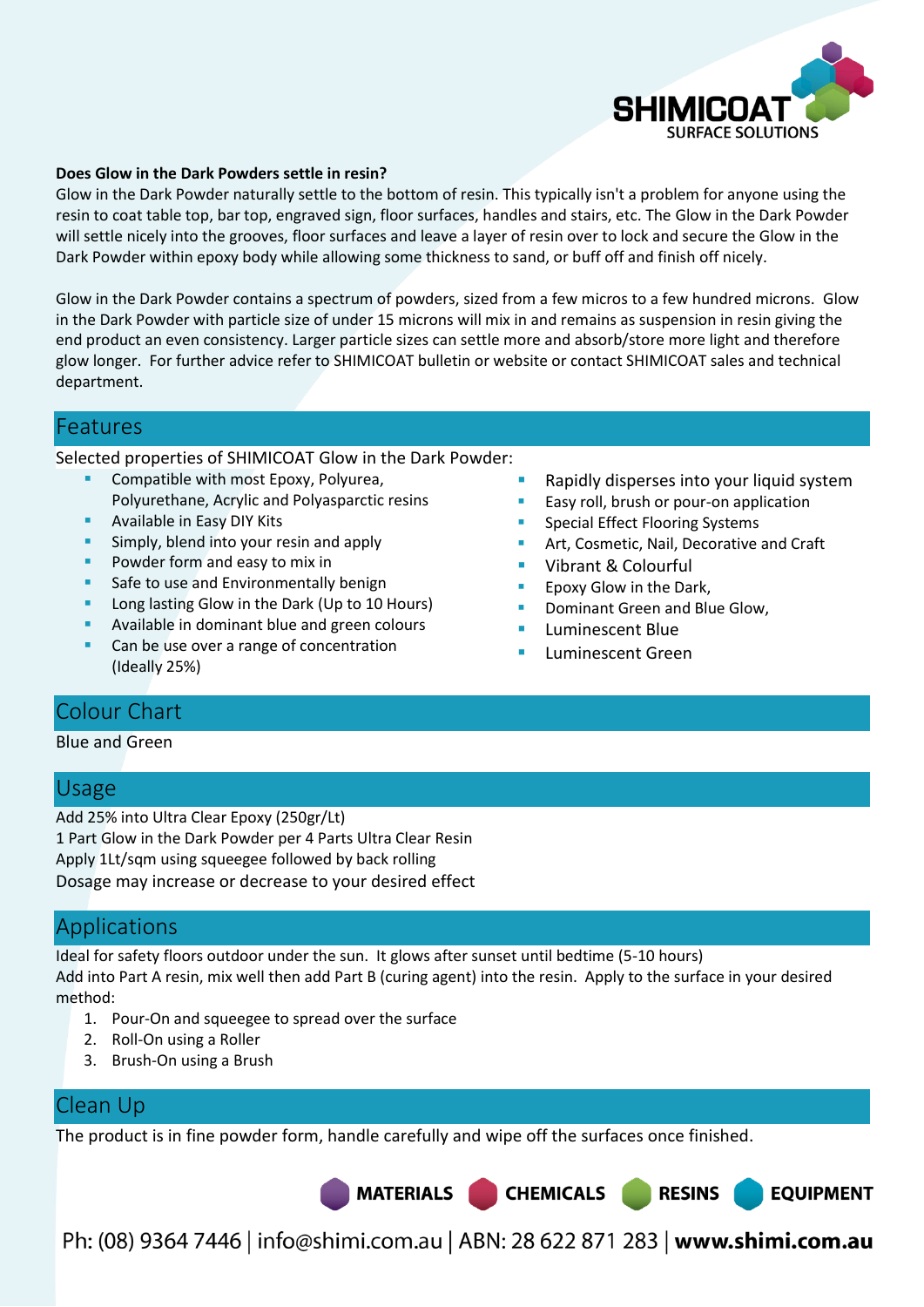

**EQUIPMENT** 

# Preparations

Clean and dry surface. Ensure surface to be coated is free of all dirt, grease, oil, paint, curing agents and other contaminants. Removal of Oil Contamination by degreaser and alkaline cleaning pressure wash Acid-wash to enhanced surface porosity and etch the surface

Ensure moisture free surface. Allow to completely dry, run Dry Test. Place a piece of plastic over a small area, tape the edges and leave for 1 hour. Remove plastic, if there is no moisture on either surface, concrete is sufficiently dry.

Ideally, always consider surface grinding and removal of loose materials. Grinding is always advisable prior to application of all Shimicoat Epoxy products, to maximize adhesion. For further information, please refer to SHIMICOAT Instruction for "Surface Preparations".

# **Specifications**

## Physical & Chemical properties of Glow in the Dark (Rechargeable Powder)

| Colour                             | Available in Blue and Green                          |
|------------------------------------|------------------------------------------------------|
| <b>Materials</b>                   | Micro colourful plastic pieces, Decorative Materials |
| <b>Packing Density</b>             | $1.6$ Kg/Lt                                          |
| <b>Solubility in Water</b>         | Insoluble                                            |
| <b>Solubility in Resin/Solvent</b> | Insoluble                                            |

## Direction

SHIMICOT Glow in the Dark charges by day light or any artificial light source. Ideal choice for any decorative concrete area that has a good light source yet is dark at night. One of the most popular uses of Shimicoat Glow-in-Dark powder is the creation of *Glow in the Dark* resins and epoxies.

# Glow-in-Dark Epoxy

## An Installation Guide

All epoxies tent to yellow when under direct sunlight. Glow-in-Dark needs sun to recharge, so, if

- 1. Use Epoxy: When applying indoor (out of direct sunlight)
- 2. Use UV resistant resin such as Polyurea, Polyurethane or Acrylic resin when applying outdoor (under direct sunlight).

Following is a step by step guide to install Glow in the Dark Epoxy surface using Shimicoat Products and Materials over concrete, wood and metal surfaces.